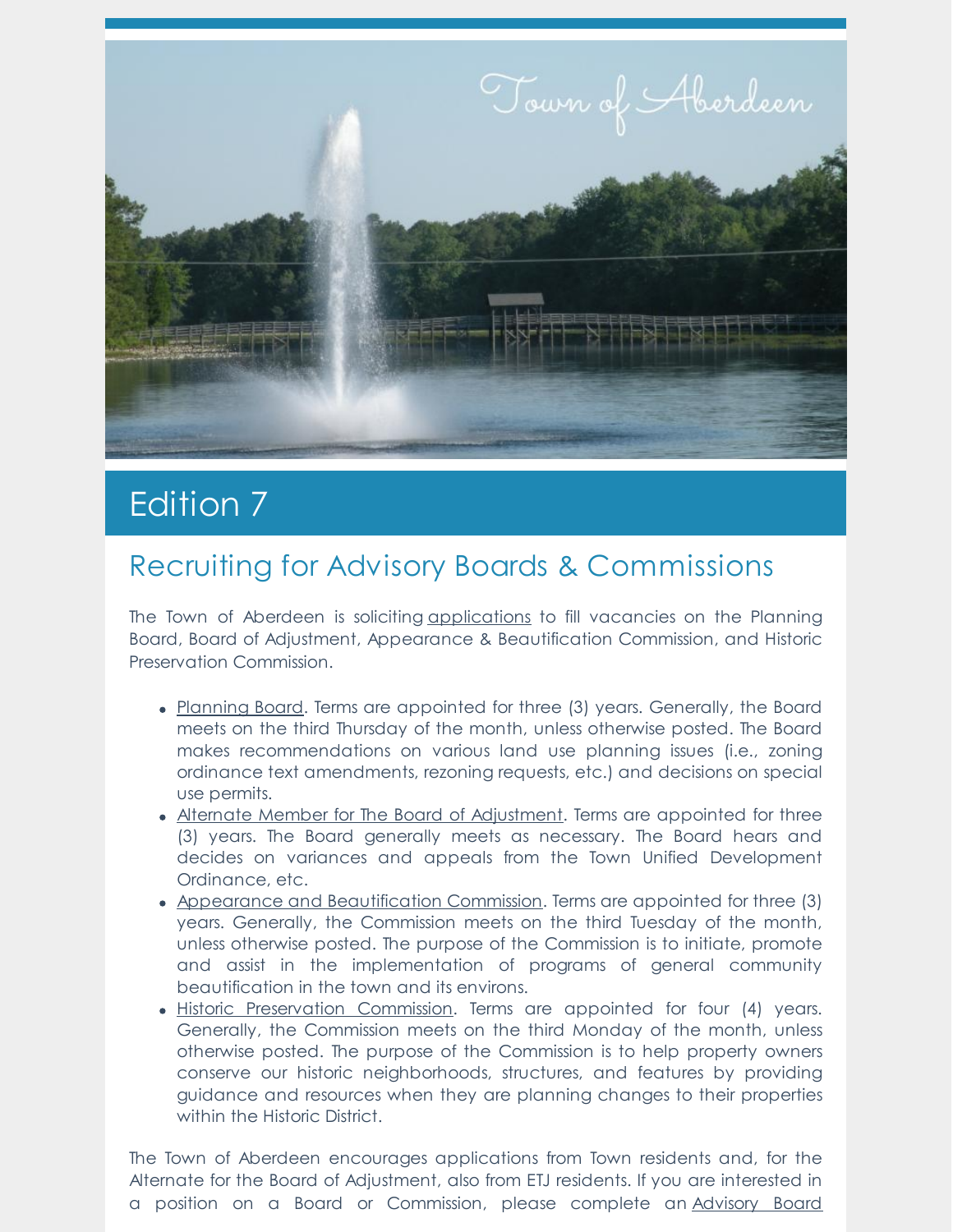application and return to Town Clerk [Regina](mailto:rrosy@townofaberdeen.net) Rosy. If you have questions about these positions, please contact the Planning Staff at 910-944-7024.

Read Boards and [Commissions](https://www.townofaberdeen.net/pview.aspx?id=1924&catid=29) descriptions to learn more about each one.

#### $(\Omega)$

#### Don't miss an opportunity to hear nationally known bands in Downtown Aberdeen!!!

The Sunday Exchange Concert Series will be hosting Gina Chavez on Sunday, August 12th at 6:30 p.m. at the Exchange Lawn. The Exchange Lawn is located at 129 Exchange Street (next to the Artists' League).

There are two more chances left this summer to hear some amazing music from nationally known bands. These are national bands that bring a dash of culture to the Sandhills! You can't see any bands this great anywhere for FREE so make sure you take advantage of this opportunity!

Each concert is completely FREE to the public with food and beverage options available for purchase on-site: The MarketPlace, One Nine Drive, and Rome-N-Round Food Trucks, Kona Ice Truck, Railhouse Brewery and Buggy Town Coffee.

To top it off, there will be a 50/50 Raffle and FREE door prize drawing – just show up to enter! There will also be Sunday Exchange Concert Series logoed chairs for sale in a variety of colors.

Listen to a little preview of Gina Chavez.



#### Work Continues on the Aberdeen Lake Dam

Phase I of the Aberdeen Lake Dam Project has been completed. Phase I work included installing a coffer dam and new sluice gate with new piping that will allow the Lake to be drained when needed to perform inspections and work on the dam.